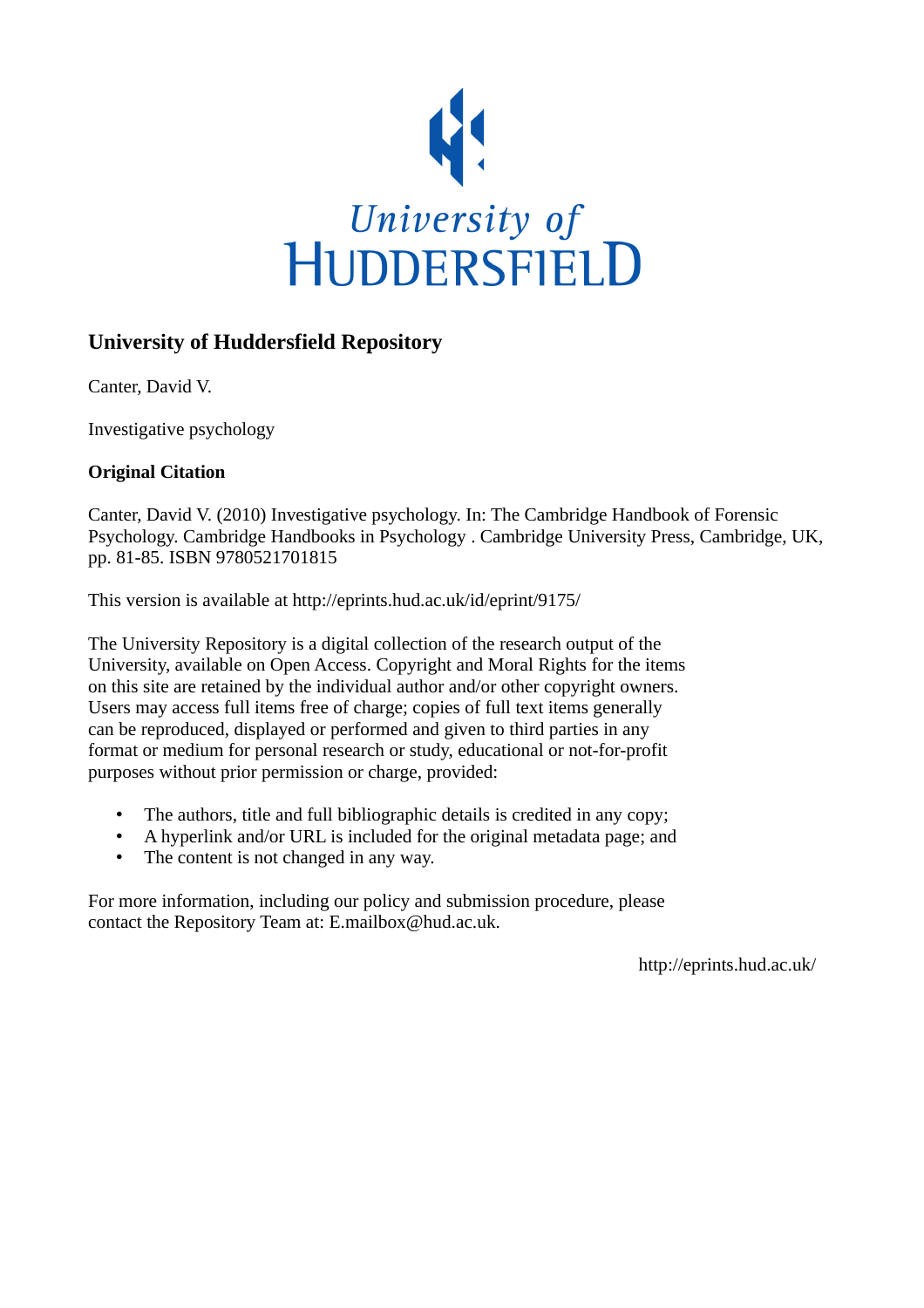## Investigative Psychology

The domain of Investigative Psychology covers all aspects of psychology that are relevant to the conduct of criminal or civil investigations. Its focus is on the ways in which criminal activities may be examined and understood in order for the detection of crime to be effective and legal proceedings to be appropriate. As such Investigative Psychology is concerned with psychological input to the full range of issues that relate to the management, investigation and prosecution of crime.

#### Investigation as Decision Making

Its constituents can be derived from consideration of the sequence of activities that constitute the investigative process. This runs from the point at which a crime is committed through to the bringing of a case to court. This makes it apparent that detectives and others involved in investigations are decisionmakers. They have to identify the possibilities for action on the basis of the information they can obtain. For example when a burglary is committed they may seek to match fingerprints found at the crime scene with known suspects. This is a relatively straightforward process of making inferences about the likely culprit from the information drawn from the fingerprint. The action of arresting and questioning the suspect follows from this inference.

However, in many cases the investigative process is not so straightforward. Detectives may not have such clear-cut information but, for example, suspect that the style of the burglary is typical of one of a number of people they have arrested in the past. Or, in an even more complex example, such as a murder, they may infer from the disorder at the crime scene that the offender was a burglar disturbed in the act. These inferences will either lead them on to seek other information or to select from a possible range of actions including the arrest and charging of a likely suspect.

Investigative decision making thus involves the identification and selection of options, such as possible suspects or possible lines of enquiry, that will lead to the eventual narrowing down of the search process. In order to generate possibilities and select from them, detectives and other investigators must draw on some understanding of the actions of the offender(s) involved in the offence they are investigating. They must have some idea of typical ways in which offenders behave that will enable them to make sense of the information obtained. Throughout this process they must amass the appropriate evidence to identify the perpetrator and prove their case in court.

#### Information Management

It follows that three processes are always present in any investigation that can be improved by psychological study. First, the collection and evaluation of information derived from accounts of the crime. These accounts may include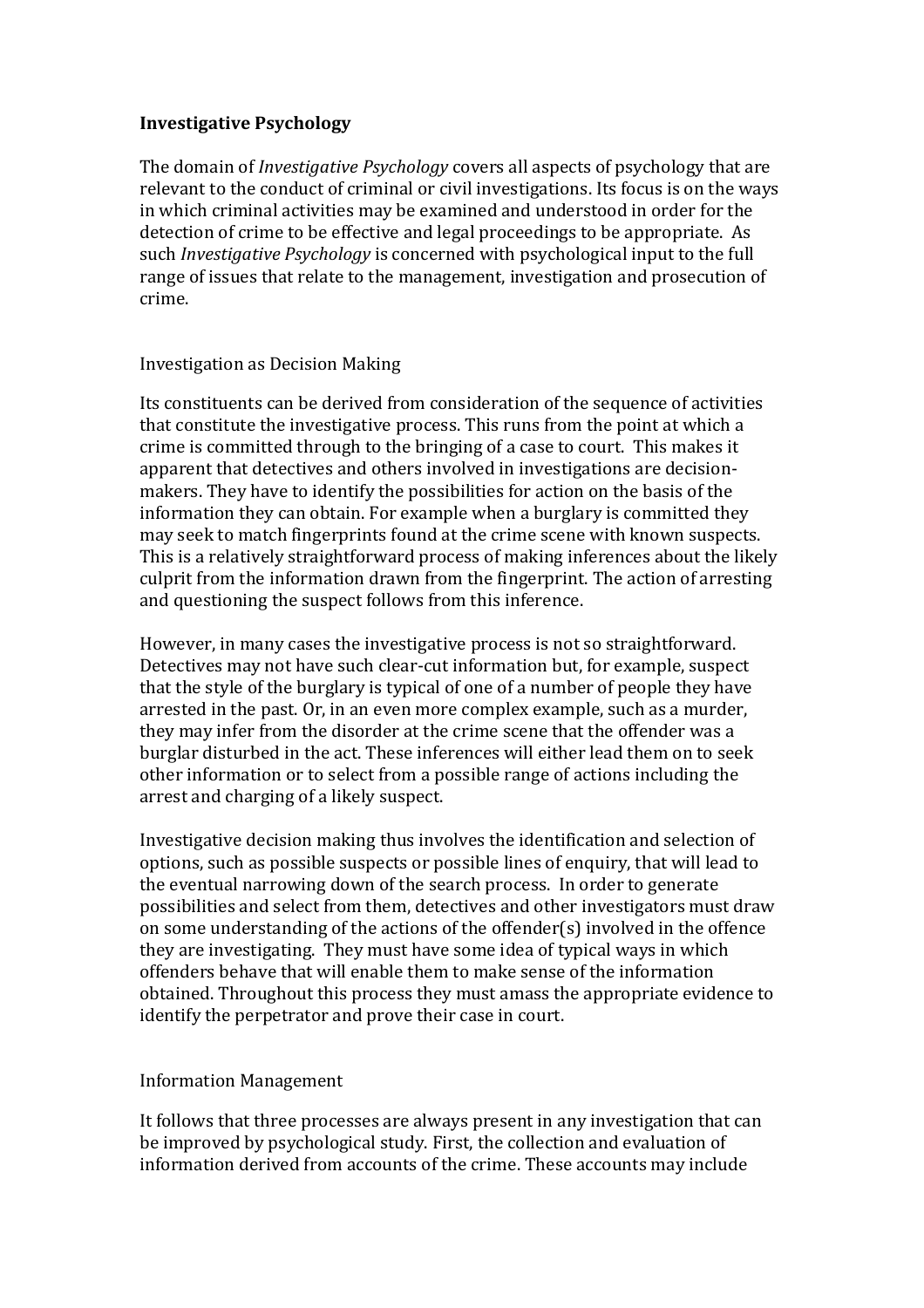photographs or other recordings derived from the crime scene. There may also be records of other transactions such as bills paid or telephone calls made. Increasingly there are also records available within computer systems used by witnesses, victims or suspects. Often there will be witnesses to the crime or there will be results of the crime available for examination. There will transcripts of interviews or reports from various experts. Further there will be information in police and other records that may be drawn upon to provide indications for action. Once suspects are elicited there is further potential information about them either directly from interviews with them, or indirectly through reports from others. In addition there may be information from various experts that has to be understood and may lead to actions. The major task of a police investigation is, therefore, typically to collect, assess and utilise a great variety of sources of information that provide accounts of crime. This is a task that can benefit considerably from the scientific study of human memory processes and other psychological studies of the reliability and validity of reports and their assessment.

The second set of tasks is the making of decisions and the related actions that will move towards the arrest and conviction of the perpetrator. There is remarkably little study of exactly what decisions are made during an investigation, or how those decisions are made. Yet there are clearly a limited range of actions available to police officers, constrained by the legal system within which they operate. From many studies of human decision making in other contexts it is also apparent that there are likely to be many heuristic biases and other inefficiencies in the decision making process. Awareness of these can lead to effective ways of overcoming them.

## Appropriate Inferences

In order for decisions to be derived from the information available inferences have to be made about the import of that information. The third set of tasks therefore derives from developing a basis for those inferences at the heart of police investigations. These inferences derive from an understanding of criminal behaviour. For appropriate conclusions to be drawn from the accounts available of the crime it is necessary to have, at least implicitly, models of how various offenders act. These models allow the accounts of crime to be processed in order to generate possibilities for action. This process of model building and testing is, in effect, a scientific, psychological development of the informal, anecdote based process often referred to as offender profiling. That is only one small part of how psychology is contributing to investigations and thus a limited aspect of Investigative Psychology.

A simple framework for these three sets of tasks that gives rise to the field of Investigative Psychology is shown here.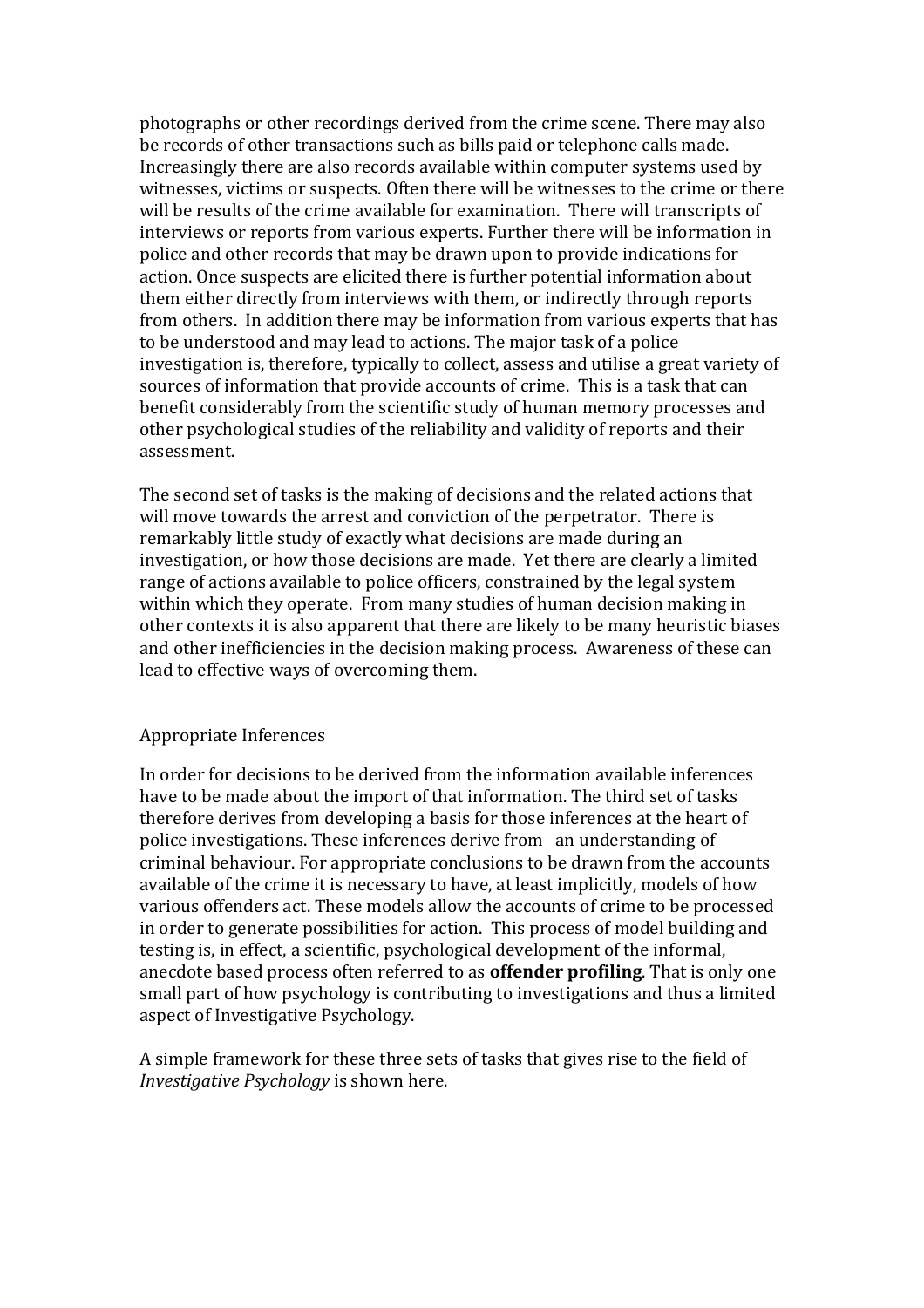

There are many ways in which psychological knowledge and principles can be applied to criminal and civil investigations. A fruitful way of looking at the contributions of psychology to police investigations is how it can inform answers to10 classes of operational question that police and other investigators face in the course of their activities.

- 1. How can police information systems be improved and the information collected be effectively validated?
- 2. How can the contact with witnesses, victims and suspects be improved especially through the development of interviewing procedures?
- 3. How can deception be detected?
- 4. What aspects of a crime are important indicators of the perpetrator?
- 5. What searches of police records or other sources of information should be carried out to help identify the offender?
- 6. Where can the offender be located?
- 7. Which crimes are linked?
- 8. Where and when will the offender commit his/her next offence?
- 9. In what ways can investigative decision making be improved and supported?
- 10. What sense can be made of the offence that will help to organize the legal case?

Psychology can inform these operational issues on 2 levels. Most centrally, Investigative Psychologists are able to provide the substantive knowledge, based on empirical studies that can, increasingly, provide direct answers to these questions. Secondly, psychology can provide a framework for understanding the processes that police must go through in attempting to find the answers.

The capacity of humans to collate and organize information, so that decisions can be made on the basis of it, can be facilitated by a variety of means. One way is to provide visualizations of the material. Human beings can often see patterns between associations and within activities if they can be presented in some visual summary. Bar charts of frequencies are one common example of this, but